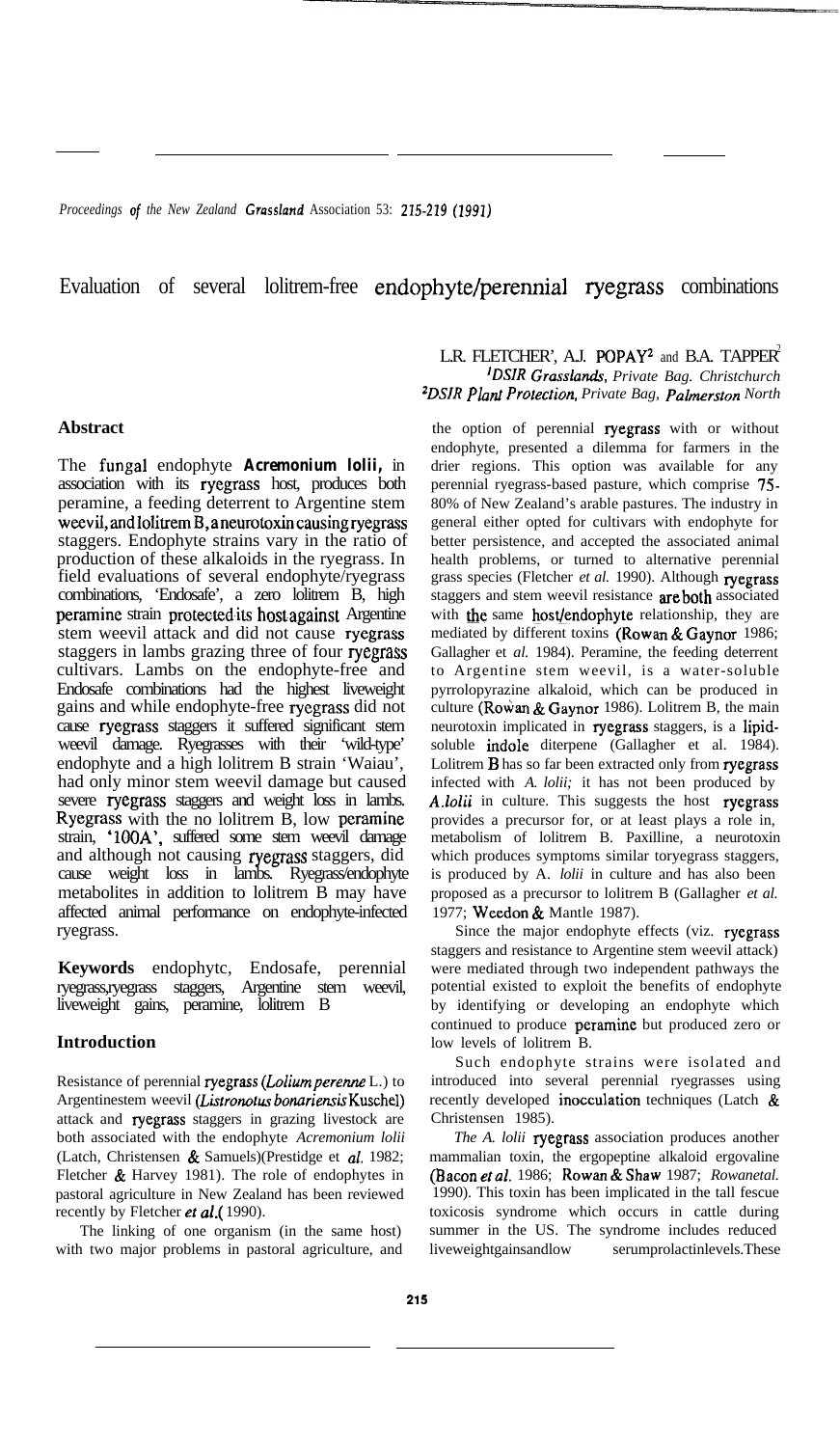symptoms were also associated with the grazing of perennial ryegrass containing *A. lolii* (Fletcher & Barrel1 1984). Since levels of ergovaline in ryegrass were similar to those recorded in the toxic tall fescue, the reduced prolactin levels, and possibly reduced liveweight gains found by Fletcher  $\&$  Barrell (1984) were probably linked to ergovaline in infected ryegrass.

This paperreports on the results from the first field evaluation of several "new" ryegrass endophyte combinations, including those producing low levels of lolitrem B.

# **Materials and methods**

A strain of endophyte, 'Endosafe' was isolated from ryegrass and grown in culture. Endosafe produces zero or very low levels of lolitrem B and 'typical' levels of peramine in its host. Two other endophyte strains, '100A' and 'Waiau' (WA), were also isolated. 100A produces zero or low levels of lolitrem B and low levels of peramine. WA, from a North Canterbury ryegrass ecotype, produces very high levels of both lolitrem B and peramine.

Using the technique developed by Latch  $\&$ Christensen (1985), Endosafe was inoculated into seedlings of four Grasslands perennial ryegrass cultivars: Pacific, Nui, Ruanui and Greenstone. WA was inoculated into all but Pacific; and 100A was inoculated into Greenstone and Ruanui only.

Seed from these plants was harvested in 1990 and sown into 126 m x 7 m plots of cultivated, ryegrass-free Wakanui silt loam at Lincoln. Endophyte-free seed of all four cultivars, and seed of Pacific and Nui with their 'common' or 'wild type' endophyte, were sown as controls. These 15 unreplicated combinations or treatments were sown with 200 kg/ha of DAP super-phosphate and without legume using a precision drill, at seeding rates of 3-10 kg/ha. Low seeding rates were necessitated by the limited availability of seed and to maximise the experimental area. A split application of urea (totalling 1.50 kg urea/ha) was made in spring.

The individually fenced plots were laxly grazed with hoggets for 14 days in spring to encourage the accumulation of basal plant tissue, increasing the potential for toxin production. With warm dry conditions the potential for ryegrass staggers and the expression of Argentine stem weevil damage was greatest for the summer/autumn grazing in Feburary, when the trial was conducted.

Five-month-old Coopworth and Romney lambs with known staggers susceptibility were grazed on luceme (non toxic) as one mob for 25 days until all were completely free of ryegrass staggers symptoms. Having had recent serious ryegrass staggers, the time required for toxins to reach threshold levels in the lambs was

reduced and the potential for ryegrass staggers to occur on the trial (Fletcher 1983) was maximised.

The lambs were fasted for 24 hours, weighed, then allocated to treatments so that all 15 mobs had a similar mean weight per head, each mob had a similar quantity of herbage on offer per head and each mob had asimilarbalance of the two breeds. Lambs averaged 9 per treatment.

Conditions during the 6 weeks before grazing were warm and dry. However, at the start of grazing 50 mm of rain fell in 2 days, resulting in ryegrass growth rates of 50-60 kg/DM/day. To cope with this increased growth and to reduce the time for grazing heights to reach the lower 'toxic zone', ewes were introduced (in proportion to lamb numbers in each treatment) for 5 days. On all treatments grazing height was 30 mm or below for the last 7 days' grazing, maximising intake of toxic material.

Lambs were weighed 14 days after grazing began and again after28 days when the trial concluded. Each weighing was preceded by a 24-hour fast. Lambs were scored individually for incidence and severity of ryegrass staggers on 5 occasions during the trial using a modified Keogh scale (Keogh 1973).

The quantity of herbage present on each treatment before grazing and on 5 occasions during grazing was measured with a capacitance probe, calibrated against quadrats cut to ground level. Randomly selected herbage samples, cut at ground level, were taken from each treatment at the start, middle and at end of the trial. These were then freeze dried and analysed for lolitrem B, ergovaline and peramine content (Rowan & Shaw 1987; Tapperet *al.* 1989). Fresh samples were taken at the start of the trial; stained epidermal strips from leaf sheaths were examined under a light microscope (Latch  $\&$  Christensen 1985) to determine the percentage of tillers with endophyte.

Argentine stem weevil numbers (adults and larvae) were assessed for each treatment in September and December. Larval numbers were assessed from randomly selected tillers in Decemberusing themethod of Goldson (1978). Adult and larval damage was scored in March on 100 tillers randomly selected from each treatment. Larval damage were recorded as light, moderate or severe.

Although the trial was neither balanced nor fully replicated, the effect of endophyte strain and ryegrass cultivar were tested statistically using the interaction as an error term.

# **Results**

In Greenstone WA and 1OOA treatments, 60 and 80% respectively of tillers *were* infected with endophyte. Apart from endophyte-free treatments, which had no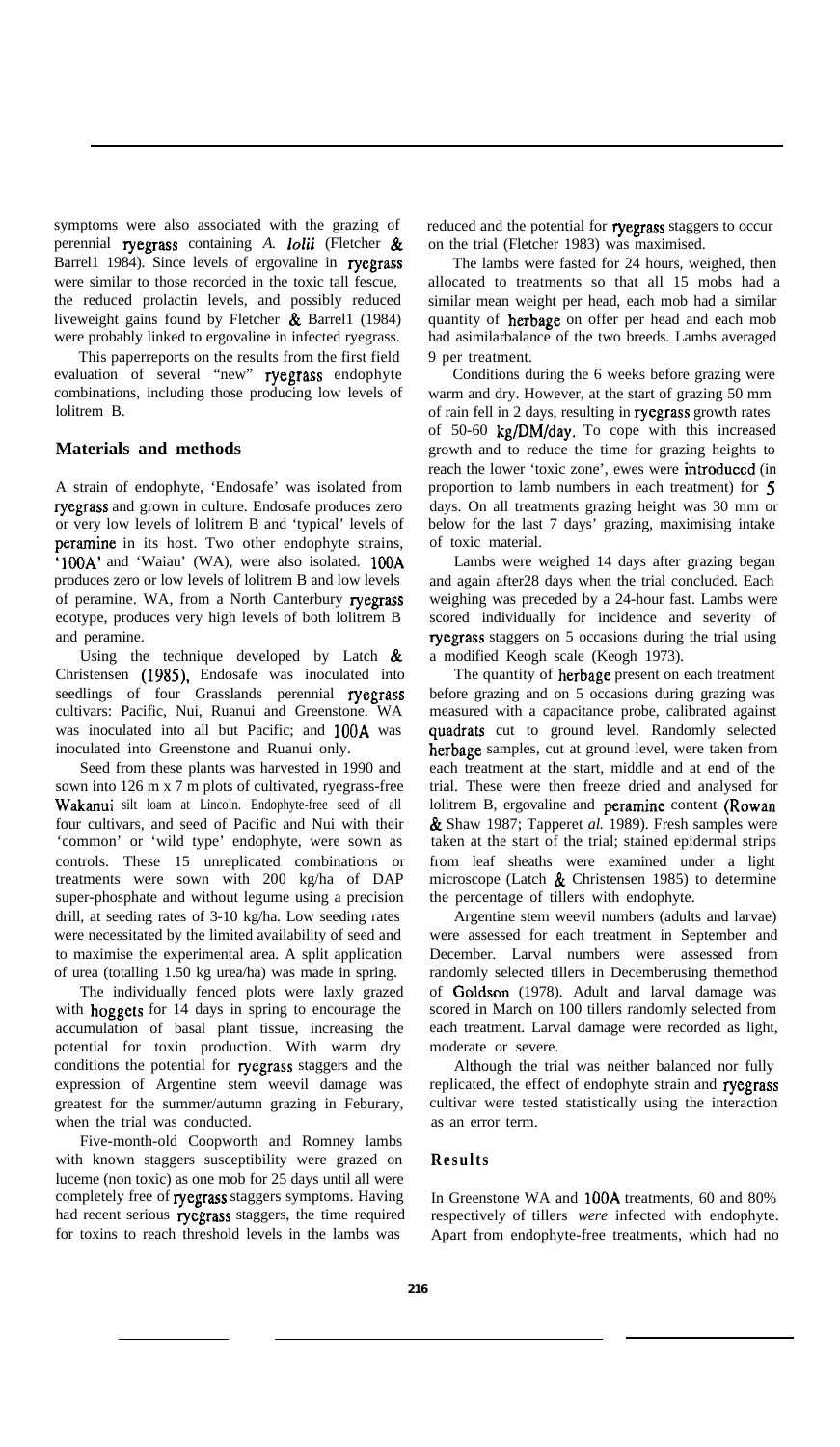endophyte. all other treatments had more than 95% of tillers infected with endophyte.

Endophyte strain had a significant effect on ryegrass staggers  $(P<0.01)$  at all observations (Figure 1). Lambs on WA and wild-type treatments were more affected than those on 100A, Endosafe and endophyte-free. Lambs on the Ruanui/Endosafe treatment showed mild ryegrass staggers despite the absence of lolitrem B.

Endophyte strain significantly affected liveweight gain over the total trial period  $(P<0.01)$  (Figure 2). where on average lambs on endophyte-free and Endosafe treatments gained weight while those on other treatments lost weight. Lambs on 100A, Endosafe and common endophyte treatments did not differ significantly for the first 14 days. These treatments gained less weight than endophyte-free treatments but more than for WA.



**Figure 1 Ryegrass staggers scores during Febmrary-March forlambs grazing peremtialryegrass with different endophytetreatmcnts. (Means of 5 scores over 28 days). Treatments with the same letters an not significantly different.**

During the second 14 days herbage availability limited liveweight gain tovarious degrees,particularly on some endophyte-free treatments, as a result of the higher palatability of these treatments and consequent higher intake during the first period. All animals lost weight during the second 14-day period as **herbage** availability decreased.

The presence of endophyte significantly reduced Argentine stem weevil damage . The percentage of tillers with adult feeding was significantly higher in the nil endophyte treatment than in the endophyteinfected treatments in March (Figure 3.). Number of tillers damaged by adult feeding did not differ significantly in the wild-type and 1OOA treatments. Larval densities recorded in December were approximately 1.8 times higher on the nil endophyte treatments than on Endosafe, WA or wild-type treatments, with numbers on 1OOA intermediate between these groups. Tiller damage by larvae followed a similar pattern, with a mean of 8.5% of tillers from



Figure **2 Mean liveweight change in lambs grazing perennial ryegrass with different endophyte treatmenta. Treatments with the same letters are not significantly different.**



Figure **3 Perennial ryegrass tillers (as 5% of total tillers) damaged by Argentine stem weevil adults on perennial ryegrass with different endophyte treatments. Treatments with the same letters are not significantly different.**

theendophyte-freeplotsdamagedcompared with 3.6% from the infected plots. Tiller damage was much less severe when endophyte was present. A cultivar effect was also apparent, with Greenstone showing more adult and larval attack than other cultivars.

Mean peramine and lolitrem B concentrations, in field samples collected on 5 occasions throughout the trial (Table 1) were similar to those in the original ryegras plants **innoculated** with endophyte. They were alsoconsistent with the patterns of stem weevildamage and ryegrass staggers (Figures 1 and 3).

Table 1 Effect of endophyte strain on peramine and lolitrem **B concentrations (ppm), mesns from five sample dates.**

|                | Peramine | Lolitrem <b>B</b> |
|----------------|----------|-------------------|
| W A            | 17.7     | 8.0               |
| Wild-type      | 10.5     | 4.7               |
| Endosafe       | 11.3     | 0.1               |
| 100A           | 4.2      | 0                 |
| Endophyte-free | 0.1      | 0                 |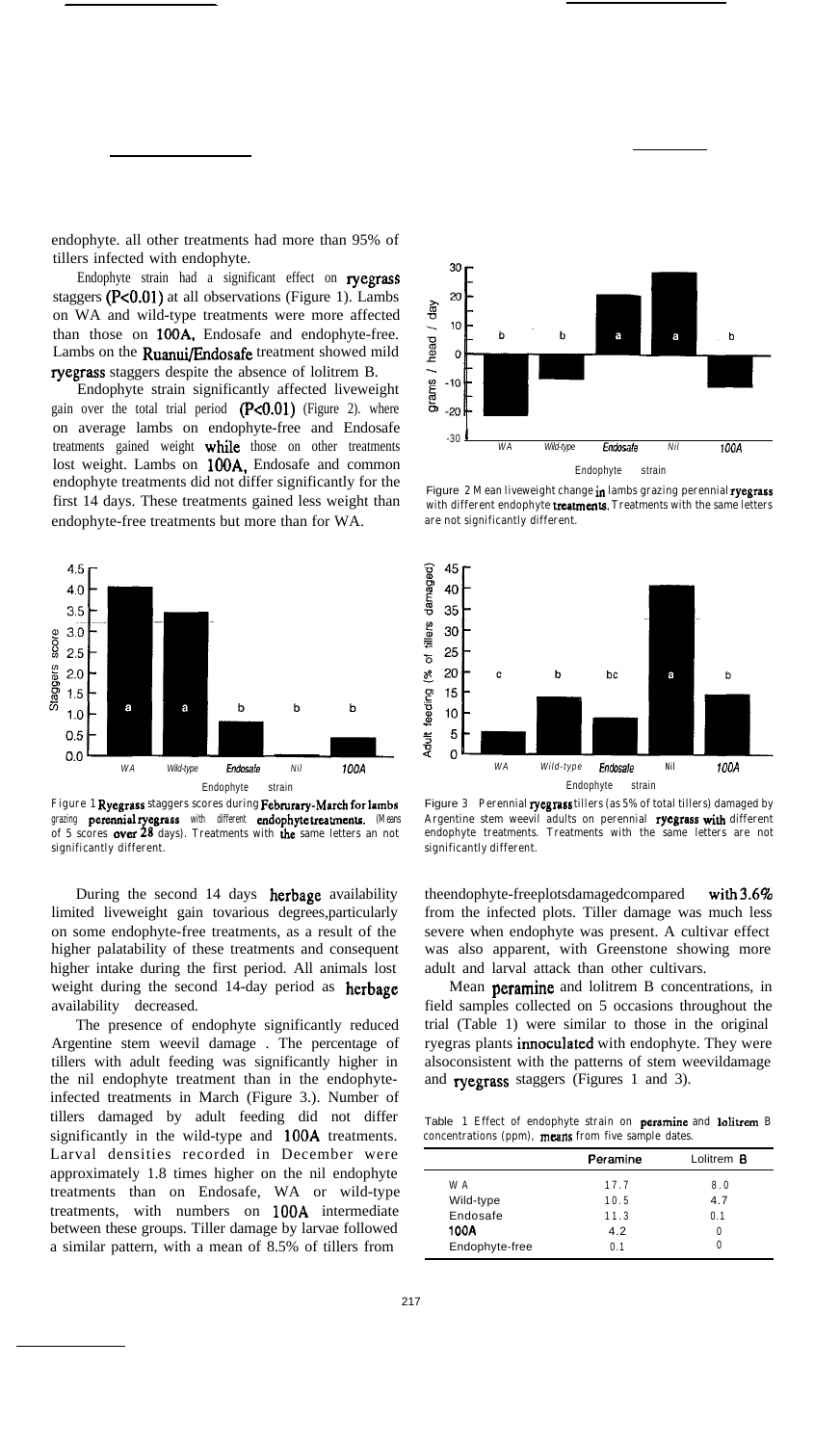#### **Discussion**

All cultivars with Endosafe showed good resistance to Argentine stem weevil compared with wild-type and endophyte-free combinations, and three of the four Endosafe combinations did not cause any significant ryegrass staggers in grazing lambs in summer. This is a significant finding for the pastoral industry, but mild staggers in lambs grazing Ruanui with Endosafe suggests caution may be needed in extrapolating these results to other ryegrass cultivars inoculated with Endosafe. Lambs grazing Ruanui with WA had more severe staggers than other cultivars with the same endophyte. Significant effects of host cultivar on the development of ryegrass staggers have recently been demonstrated (Fletcher & Sutherland unpubl.). As 1olitremB cannot be produced from 'normal' endophyte culture, only by the endophyte in conjunction with its host, the host ryegrass may produce a precursor to lolitrem B. These indications of possible interaction between cultivar, or host plant genotype, and endophyte must be further investigated.

Regression of lolitrem B concentrations against ryegrass staggers using data from all treatments established that lolitrem B concentration is closely correlated with ryegrass staggers  $(r = 0.92)$  However, Ruanui with Endosafe had zero lolitrem B at all samplings yet caused mild, but significant, ryegrass staggers. This suggests other tremorgens may be involved, e.g. paxilline (Gallagher *et al.* 1977; Weedon & Mantle 1987; Gallagher & Prestidge 1990).

Our results agree with previously published reports on the effect of wild-type endophyte and endophytefree ryegrass on liveweight (Fletcher *et al.* 1990). The weight loss in lambs on the lolitrem B-free 1OOA treatments suggests toxins, present in endophyteinfected ryegrass, in addition to lolitrem B, may influenceliveweight change, e.g. ergopeptine alkaloids (Fletcher & Barrel1 1984; Bacon *et al.* 1986; Rowan et *al.* 1990; Piper & Fletcher 1990).

The Waiau, common and Endosafe endophytes all conferred a high degree of resistance to stem weevil. Plants with the 1OOA strain also showed good resistance despite lower concentrations of the feeding deterrent peramine (Table 1). Levels of larval damage in March were relatively low, but damage would probably have been considerably higher during summer.

Although Endosafe has successfully demonstrated that the benefits of endophytes can be exploited while overcoming animal health problems, future research needs to evaluate the role of known, and any as yet unidentified, plant/endophyte metabolites and examine the role of the host plant in toxin production and manifestation of effects on animal health and performance.

#### ACKNOWLEDGEMENTS

Drs G. Latch and D. Rowan and the team from DSIR Plant protection identified and isolated the endophytes used in this study and inoculated thevarious ryegrasses with them. Without their skill and dedication Endosafe could not have been successfully developed. Drs S. Easton and P. Rolston for multiplication of seed. J. Hoglund and Dr J. Rowarth for assistance with statistical analysis and preparation of this paper. B. Sutherland, I.Baird and Mrs C. Fletcher for technical assistance and Mr P. Clifford and Dr J. Hay for support and encouragement. Dr J. A. K. Farrell  $and M$ . W. Stufkens for December sampling of Argentine stem weevil.

### REFERENCES

- Bacon, C.W.; Lyons, P.C.: Porter, J.K.; Robbins, J.D. 1986. Ergot toxicity from endophyte-infected *grasses:* A review. *Agronomy journal 78:* 106- 116.
- Fletcher, L.R. 1983. Effects of presence of *Lolium* endophyteongrowthratesofweanedlambs.growing on *to* hoggets. on *various* ryegrasses. *Proceedings of the NZ Grassland Association 44: 237-239.*
- Fletcher,L.R.;Barrell,G.K. 1984.Reducedliveweight gains and serum prolactin levels in hoggets grazing ryegrasses containing *Lolium* endophyte. NZ *Veterinary Journal 32:* 139-140.
- Fletcher, L.R.; Harvey, I.C. 1981 An association of a *Lolium* endophyte with ryegrass staggers. NZ *Veterinary Journal 29:* 185-186.
- Fletcher L.R.; Hoglund J.H.; Sutherland B.L. 1990. The impact of Acremonium endophytes in New Zealand, past, present and future. *Proceedings of the NZ Grassland Association 52: 227-235.*
- Gallagher, R.T.; Hawkes, A.G.; Steyn, P.S.; Vleggaar, R. 1984. Tremorgenic neurotoxins from perennial ryegrass causing ryegrass staggers disorder of livestock: structure and elucidation of lolitrem B. *Journal of the Chemical Society, chemical communications (London):* 614-616.
- Gallagher, R.T.; Keogh, R.G.; Latch,G.M.C.; Reid, C.S.M. 1977. The role of fungal tremorgens in ryegrass staggers. *New Zealand Journal of Agricultural research 20:* 431-430.
- Gallagher, R.T.; Prestidge, R.A. 1990. Structureactivity studies on indole diterpenes, including lolitrems and related indoles and tremorgens. *Proceedings of the 1st International Symposium on AcremoniumlGrass Interactions.* pp 80-8 1.
- Goldson S.L. 1978. Simple technique for extracting Argentine stem weevil *(Hyperodes bonariensis)* larvae from ryegrass tillers *(Coleoptera: Curculionidae) The New Zealand Entomologist* 6:437. Keogh, R.G. 1973. Induction andprevention